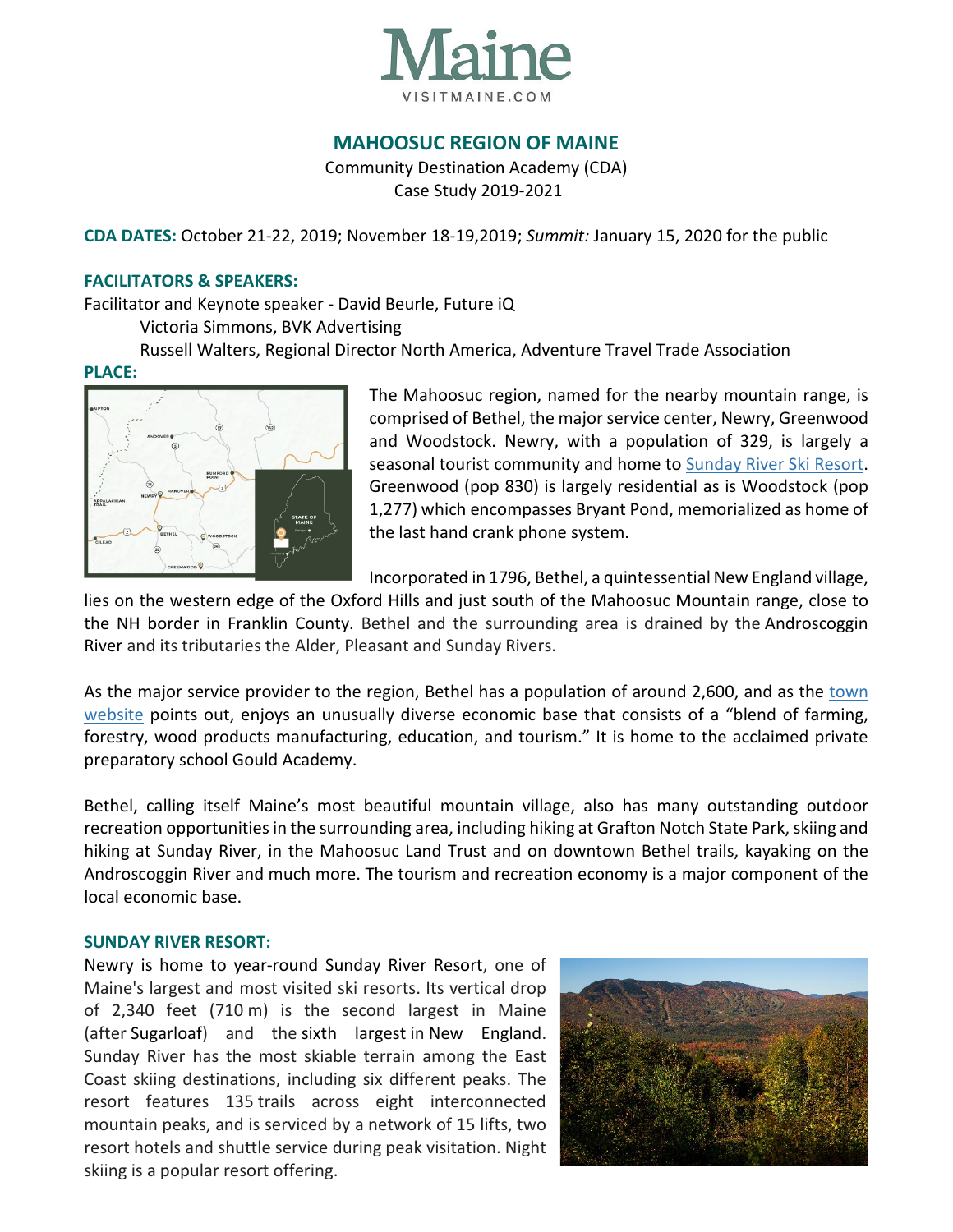Summer operations include lift rides, mountain biking, zip-lining, golf and numerous other active outdoor adventures.

**Base Elevation:** 800' **Longest run:** 3 miles **Snowfall**:155 "

**Peak elevation:** 3,140' **Skiable Terrain:** 870 acres

### **CONTEXT:**

The Mahoosuc region is a well-developed outdoor recreation destination with Sunday River Ski Resort, Mt Abram, the Mahoosuc Forest, Bethel Trails and so much more all nearby. It was clear from early discussions that the community wanted to manage visitation, not increase it. Residents have been experiencing the detrimental impacts of too much visitation in certain popular outdoor destination areas within the region. The desire for a more sustainable future was apparent from the self-polling the group did throughout the CDA process.

## **CATALYST:**

Though sustainability is a fairly new approach in planning, it can help balance the negative impacts of visitors and visitation on small communities. The CDA group had little desire to grow tourism significantly, but rather wanted to find a comfortable balance for both community residents and visitors and to manage impacts of visitation, thus their strong focus on sustainable tourism. *(Future iQ Report p. 4)*

Because the Mahoosuc area is relatively close to the urban center of Maine - (68 mi from Portland), MA (142 mi from Boston) and NH (116 mi to Portsmouth) - and Sunday River Resort as a strong winter and summer attraction, the area has already begun feel the early limited impacts of over-tourism - popular swimming and hiking attractions having to close during the height of the summer season due to high volumes of traffic approaching unsafe, unhealthy and unsustainable levels.

*Note: A result of the Covid-19 pandemic from March 2020-2021, the impacts of urban dwellers seeking to escape, recreate and live in safer rural areas have heightened the original concerns that led to the sustainability focus.* 

### **COMMUNITY DESTINATION ACADEMY**

### **Timeline**

The Community Destination Academy (CDA) occurred over the span of four months with significant preplanning and numerous Steering Committee sessions before and after. Each module had about 50 participants and included expert and peer presentations, planning exercises, surveys and community presentations. The design was meant to allow synthesis of ideas and collaborative planning. About 100 participants attended the Community Tourism Summit which was added to the CDA program to further include the greater community for input and feedback. This process allowed for significant contributions from local stakeholders in the strategic plan.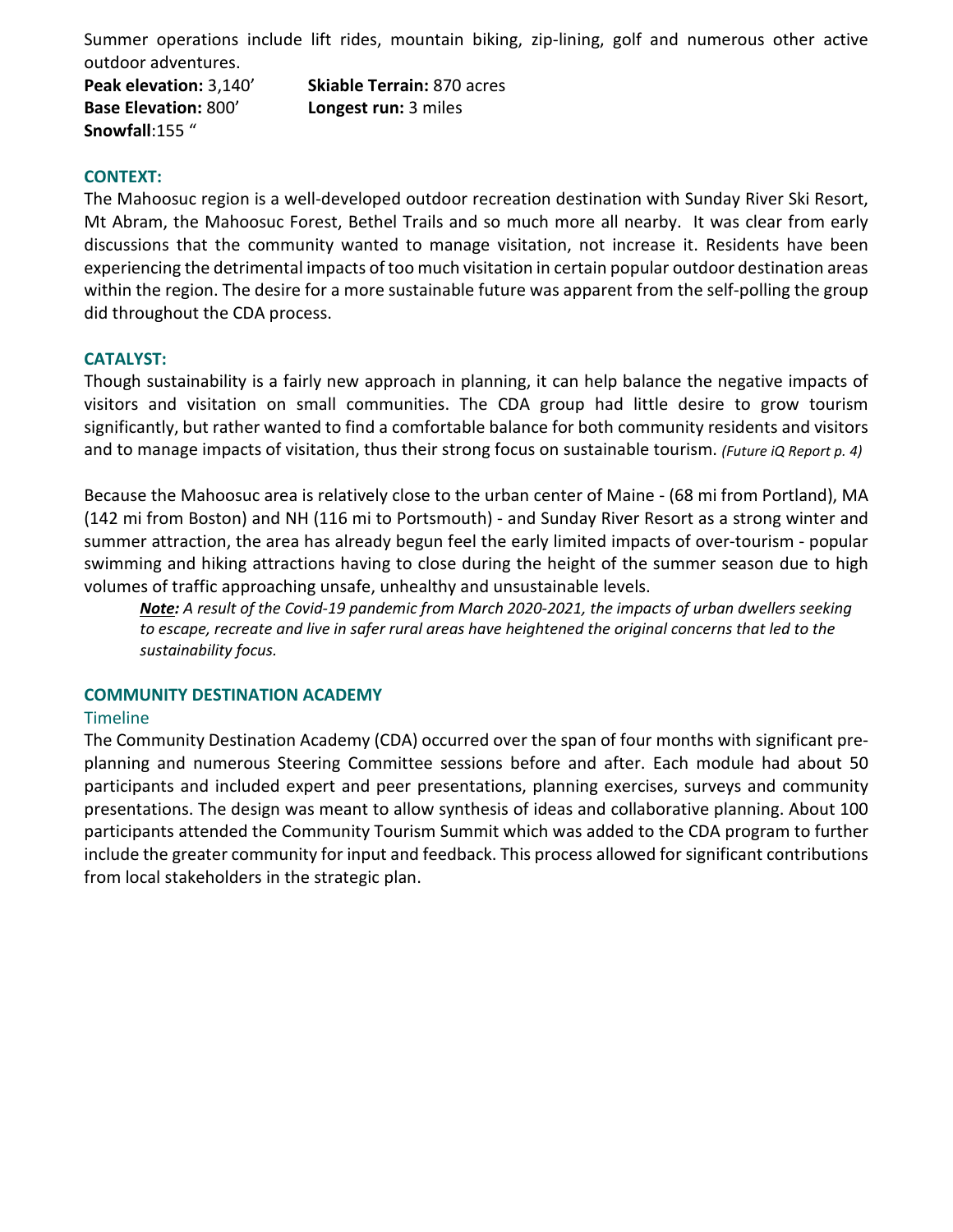





Multiple lively discussion groups determined that the current visitor experience being offered in the region is a "*do it yourself rustic outdoors*" recreation that focuses on marketing to traditional markets. Consensus around the preferred future of the group landed in a place that offers more *"high touch, high service"* experiences that will attract new, emerging markets.

### **Mahoosuc CDA Priority Actions:** *(Future iQ report, page16)*

- Focus on collaboration across the region, especially between towns
- Create a strong sustainability focus and explore unique ecobased approaches
- Build an outdoor recreation focus on a regional scale
- Create a coherent regional message and support it with better wayfinding
- Examine new strategic partnerships and co-ordination, especially between public and private entities
- Want visitors and residents alike to "Embrace Our Place"
- Regional Collaboration, Convening, Communication, Engagement and Leadership Role
- Tourism Workforce and Housing Development
- To take a Green and Environmentally Responsible Role-Model Approach
- Creating and Refining Compelling Visitor Experiences

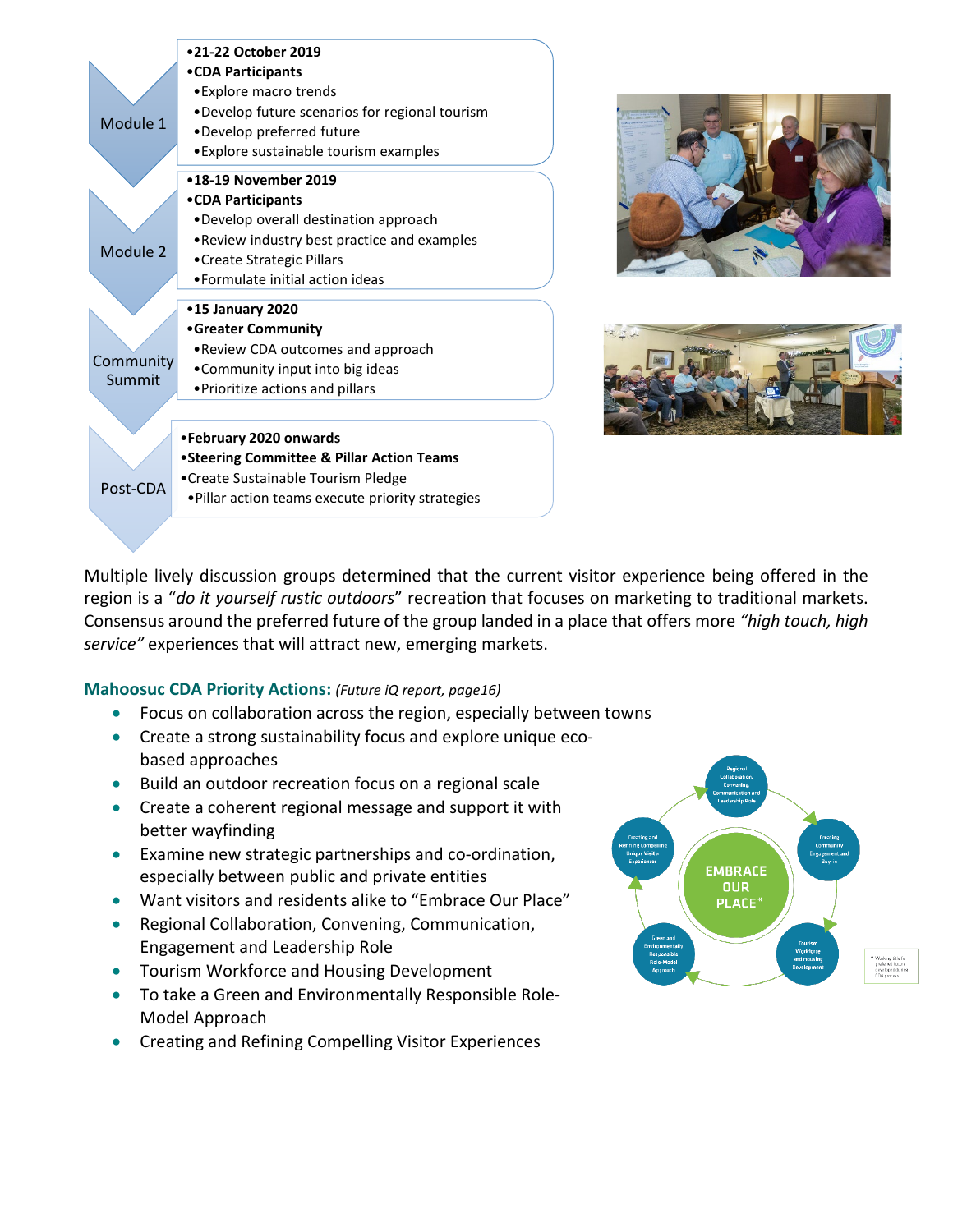#### MAHOOSUC REGION SUSTAINABLE TOURISM PLAN

Creating a harmonious balance between resident and visitor quality of experience



Following the Community Tourism Summit, the Leadership Team met several times and determined the next steps should be to:

- Focus on Sustainable Tourism
- Create a Sustainability Pledge and a website to share it widely with residents and visitors
- Establish Pillar Teams to further that work

### **ACTIONS**:

- Four town managers held a joint meeting with their select boards to work collaboratively on issues critical to them all.
- The town managers have continued to meet to promote projects of mutual benefit.
- Pledge Working Group: A small committee met consistently through the winter months to develop underlying sustainability messaging to deliver a website to speak to residents and visitors. That work was brought to the Leadership Team for further deliberation and approval.
	- $\triangleright$  Leadership Team issued an RFP to build a website to carry the messaging to the target markets
	- $\triangleright$  Future iQ was the chosen contractor to build the website
	- $\triangleright$  The Team met with Future iQ several times to approve website structure, content, photos, and all other details
	- Public-facing *Lunchbox Zooms* (virtual meetings) are regularly held to inform stakeholders of progress
	- $\triangleright$  Fundraising campaign was accomplished to obtain foundational partners to match challenge grant money to continue building business and community buy-in.
	- $\triangleright$  Planning for website roll-out to media, local audience and the public statewide.
	- Website Launch: January 15, 2021 **<https://mahoosucway.com/>**
	- $\triangleright$  Northern Forest Center positioned a staff person to lead the committee into the further steps required: pledge & website awareness, begin establishing **pillar development** teams to develop the key areas of sustainability importance.
	- Hired **contractor** to carry Marketing strategy messaging in the short-term for business awareness and for longer term outreach.
	- $\triangleright$  Pillar Work: The team began this third priority in March of 2021.